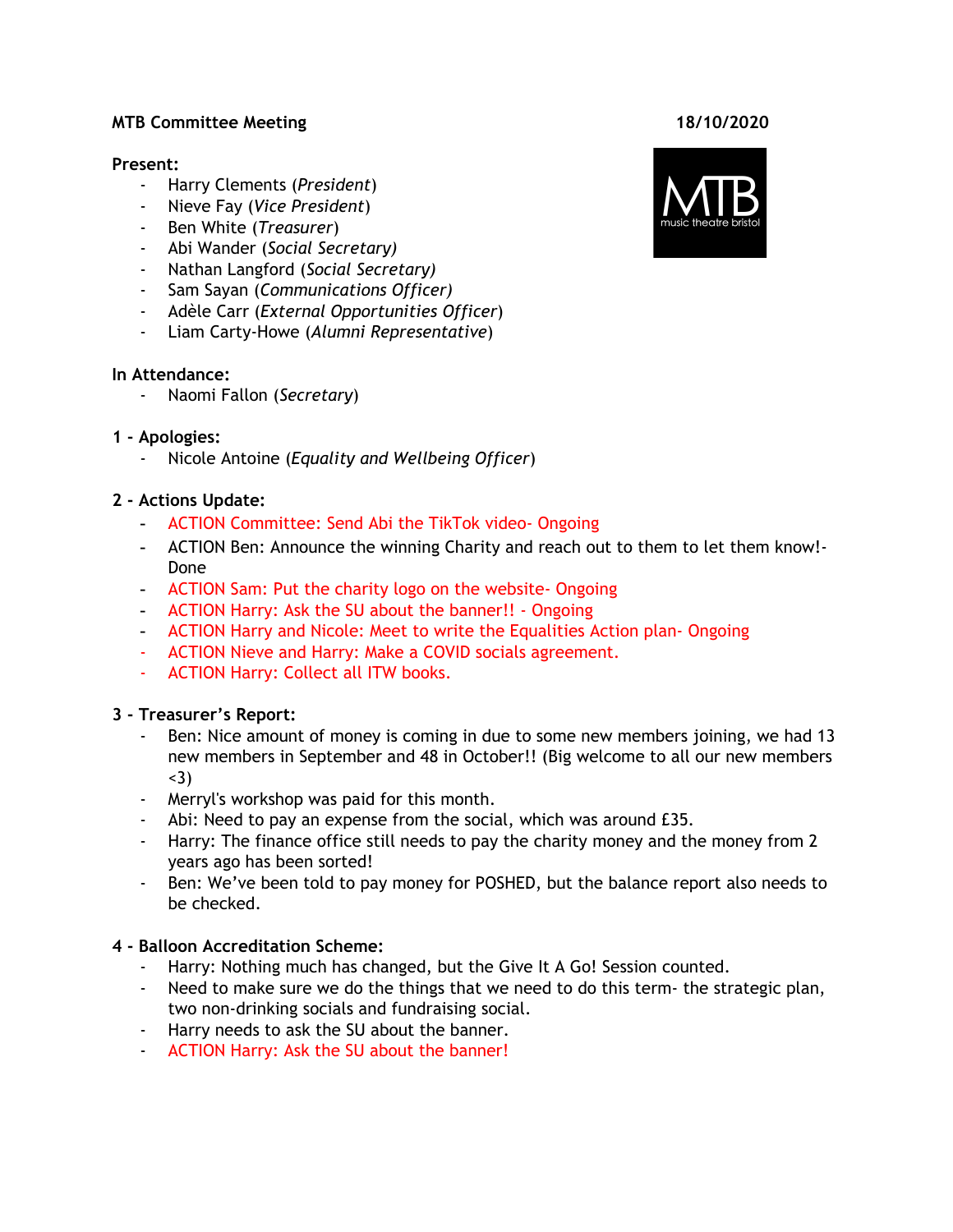# **5 - Workshops Update:**

# **5.1 Give It A Go! Debrief**

- It happened and it was really fun, yay!! Thanks Adèle and Liam for organising <3
- Adèle: Merryl said she really enjoyed doing it and is happy to work with us again!
- There was a great turnout and it was lovely to see so many freshers on zoom.
- Adèle: Quite a few didn't have their camera on, but some of them were in groups as well!
- Harry: It's a great position for us to do another zoom workshop this term.

# **5.2 Workshops This Term**

- Adèle: We now have available slots in the SU, so hopefully want to have one, not this weekend but the next weekend- Saturday 31st/ Sunday 1st.
- We would ideally like a singing workshop. There are 16 people allowed in the Pegg and we have the slot on Sunday. We also have a slot on the Saturday in Anson Rooms that can hold 18 people.
- Ben: It could maybe be two 45 minute sessions with a changeover time in between, so we can have more people.
- Adèle: The problem is that we want and hope for high interest, but we may not have enough interest for two sessions.
- Harry: We could just do first come first serve and have it in one session.
- Adèle: We could perhaps get Harry Nicholson to do some ensemble singing, as he's based in Bristol. It would be like another taster session but focusing on singing.
- Ben is happy for it to be free for members.
- Harry: Have you considered any joint workshops?
- Ben: The problem with joint workshops at the moment is that there's only 16 people allowed in the Pegg, so it may not be the best way to do it.
- Harry: We can think about doing a joint workshop when we can get more people in rooms.
- Adèle: We will then hopefully have an audition technique workshop before Showcase auditions.
- Harry: The STA are also keen to run a workshop, especially for Showcase directors, which we could make compulsory.

# **6 - Alumni Update:**

- Liam: We had the workshop with Merryl, which went really well!!
- Jack Reitman has got in contact with a flyer for one to one workshops for people interested in MT masters and he is happy to give MTB members a discount.
- He is also happy to come and do an in person workshop with singing and acting!
- The alumni newsletter is finished!! Have a look at Liam's fab newsletter here→ [https://sway.office.com/VznhXlHRttIgbm8y?ref=Link](https://sway.office.com/VznhXlHRttIgbm8y?ref=Link&fbclid=IwAR0dYr2VbKRTyVNdQmBIrJDyJGTrLgXiGZU2XHvEfwlYhr-Yj9r0h96f7ss)
- Harry: Have you been in contact with Ruth?
- Liam: She is happy to do a workshop and is still just thinking about what she wants to do.

# **7 - Socials Update:**

# **7.1 First Social Debrief**

Nathan: Firstly, it felt like more committee members should have been there from the start. Some freshers arrived on time and Abi and I were the only committee there.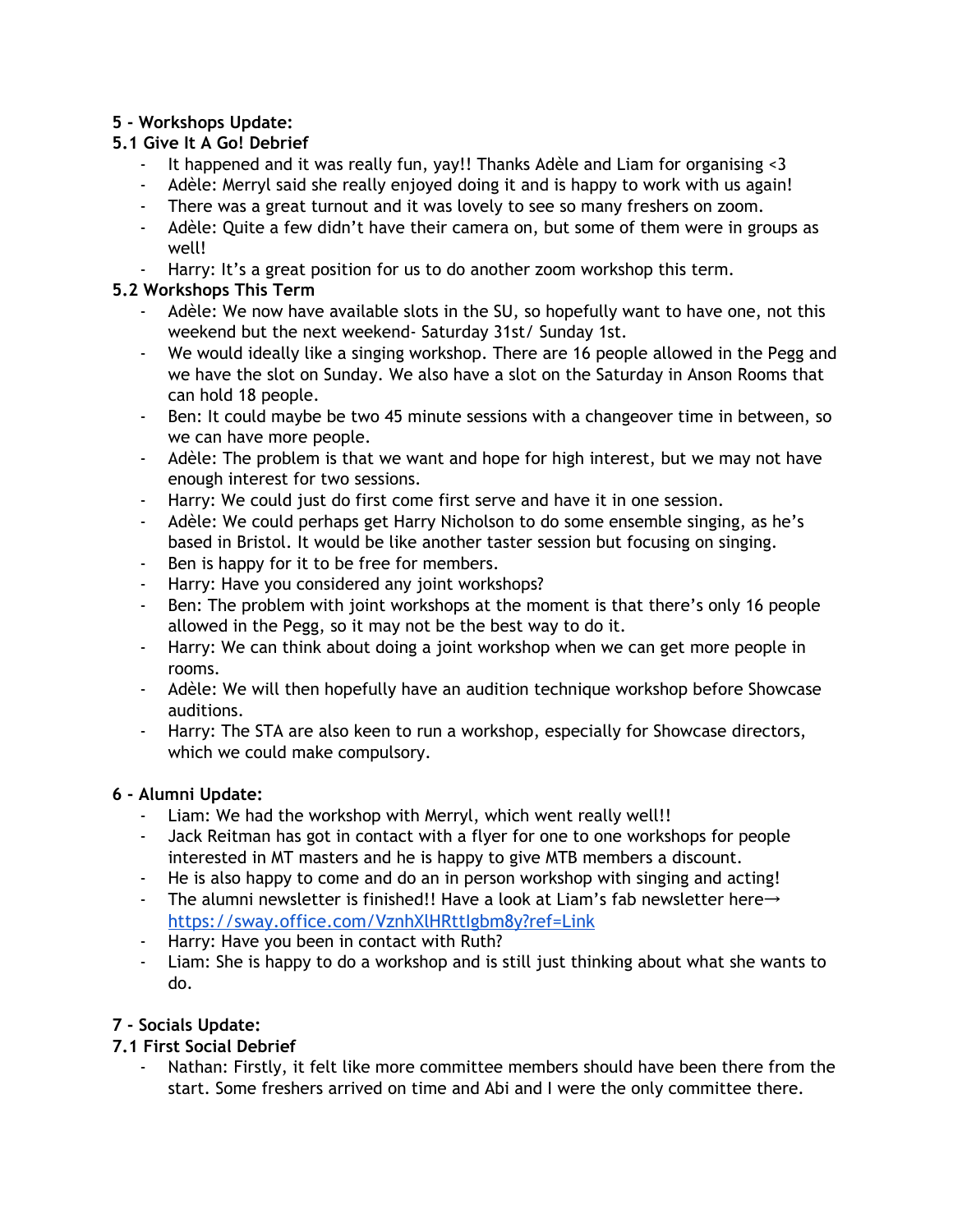- Abi: With the family social on the 26th people we will be arriving in families so this will be less of an issue, but just for future socials, the committee should be there as early as possible.
- Nathan: Another issue was that La Rocca constantly had to tell people to sit in their own seats and wear masks to go to the toilets. We were told we have to be very strict and sit in the seating arrangement that was planned and this was not always maintained. There should have been more of an example set by committee.
- Abi: On a positive note there was amazing positive feedback and the society felt like it was a really good start to the year.
- Abi: On a less positive note, we really want more support from the committee for COVID safe socials, because we do want to do socials in person and we want people to come and feel safe. We don't want to accidentally host a super-spreader event.
- The committee agrees that we need to support Nathan and Abi more and make sure our events are COVID secure and we need to lead more by example.
- Abi: The Den and Terrace staff seem much stricter and they will be less easy on us and we will be kicked out if we don't follow the rules.
- Overall it was a great event, but let's just make sure MTB doesn't get a bad rep and it's COVID safe for everyone!
- A huge thankyou to Nathan and Abi for organising such an amazing first social!!
- Ben: It was stressful with a lot of people moving. We need to have zero tolerance or a warning if people move to other tables. Also at the end of the night, people end up on the street mixing anyway, so maybe people need to leave table by table.
- Nathan: The next social has a staggered entrance with different families, so it can also be a staggered exit.
- Abi: We will be posting a big message in the parents group to make the rules really clear and how we expect you to uphold them and hopefully that gets the message across clearly.
- Harry: We can also say something from a society point of view, so it's not all on the social secs.
- Abi: Harry could post in the members group or on the newsletters and say the expectations of the society in COVID-safe socials.
- Harry: It was a new experience and people haven't seen each other in months, so we need to be more sensible.
- Nathan and Abi are no longer parents so they are available to be responsible for making everything go smoothly at the family social, as long as everyone agrees to make a joint effort.
- Harry: A suggestion for future seating plans,is that if it's not a family social, run it by Nicole first to get the thumbs up from her.
- Nathan: The seating plan took a long time and a few people had to drop out, so it was difficult to plan and took a long time.
- Ben: We can do an algorithm to sort the seating plan out to take the responsibility out of it.
- Liam: For the MTB Tour to Amsterdam, we made people sign an agreement on a google form, saying they understand the law and we could do something similar to COVID, so they are agreeing to follow rules.
- Committee thinks this is a really good idea.
- ACTION Nieve and Harry: Make a COVID social agreement.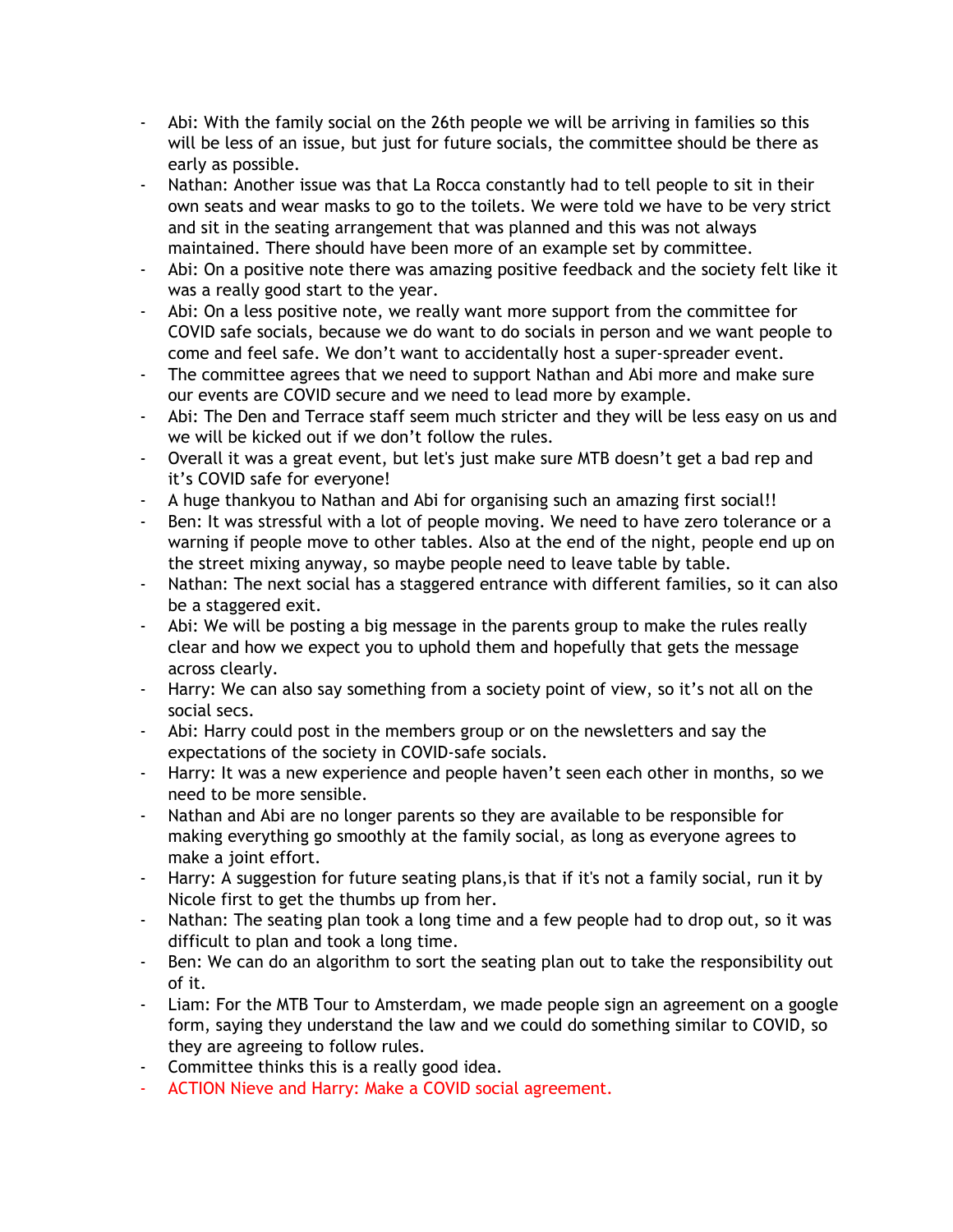## **7.2 Upcoming Socials**

- The next social is at the Den and Terrace on the 26th October.
- Nathan: We will set up group chats over the next few days and stress to parents the importance of COVID safety.
- The seating plan is sorted with lots of tables of 6.
- Nieve: I would really like a socially distanced sit down on the downs before it goes really cold.
- Abi: The problem is it's really hard to police and to tell everyone to sit down. We could find a more chilled venue or a freshers mingle, but a park social could be a catastrophe.
- Adèle: What about a walk through leigh woods?
- Ben: Problem is as soon as people see a huge group of students together they will call the police.
- Abi: What is the budget for next social, as the Den and Terrace are happy for us to decorate.
- Ben: The problem is that we don't want to buy plastic things that are never used again. We want to make sure it's sustainable.
- Ben is happy for a £30 budget for the social!
- Families could have a pumpkin carving competition and bring their pumpkin for decoration!

# **7.2 Non-Drinking Socials**

- Harry: Any plans for any online socials?
- Nathan: We could do another quiz, because it has been a while since the height of lockdown and a lot of freshers are in isolation.
- Abi: Saw this idea where you put your name on a form and groups of 6 get a different coffee shop and you meet up for a coffee!

# **8 - Society Diversity:**

- Nicole and Harry need to meet to do the equality report this week and we can't do much more until we have that.
- ACTION Harry and Nicole: Meet to write the Equalities Action plan.

# **9 - Newsletter:**

- Harry: We now have a Mailchimp newsletter (it's teal of course) and I want it to be a collaborative committee effort, where we each have a section each, so we're all part of the newsletter.
- The newsletter will include: an introduction with what has happened with the society and debriefs on events, some upcoming PAF dates, a BAME spotlight section, motivational lyrics and pet of the week!!
- Ben: We could have a Travelling lights update and what they're doing with our support.
- We are all very keen to do a regular newsletter!

### **10 - Website:**

- Sam: Nothing has happened since last meeting, but I'm going to be adding the teal in over this week and also optimising the website for mobiles.
- Travelling lights need to confirm with Ben and then we can put their logo on the website.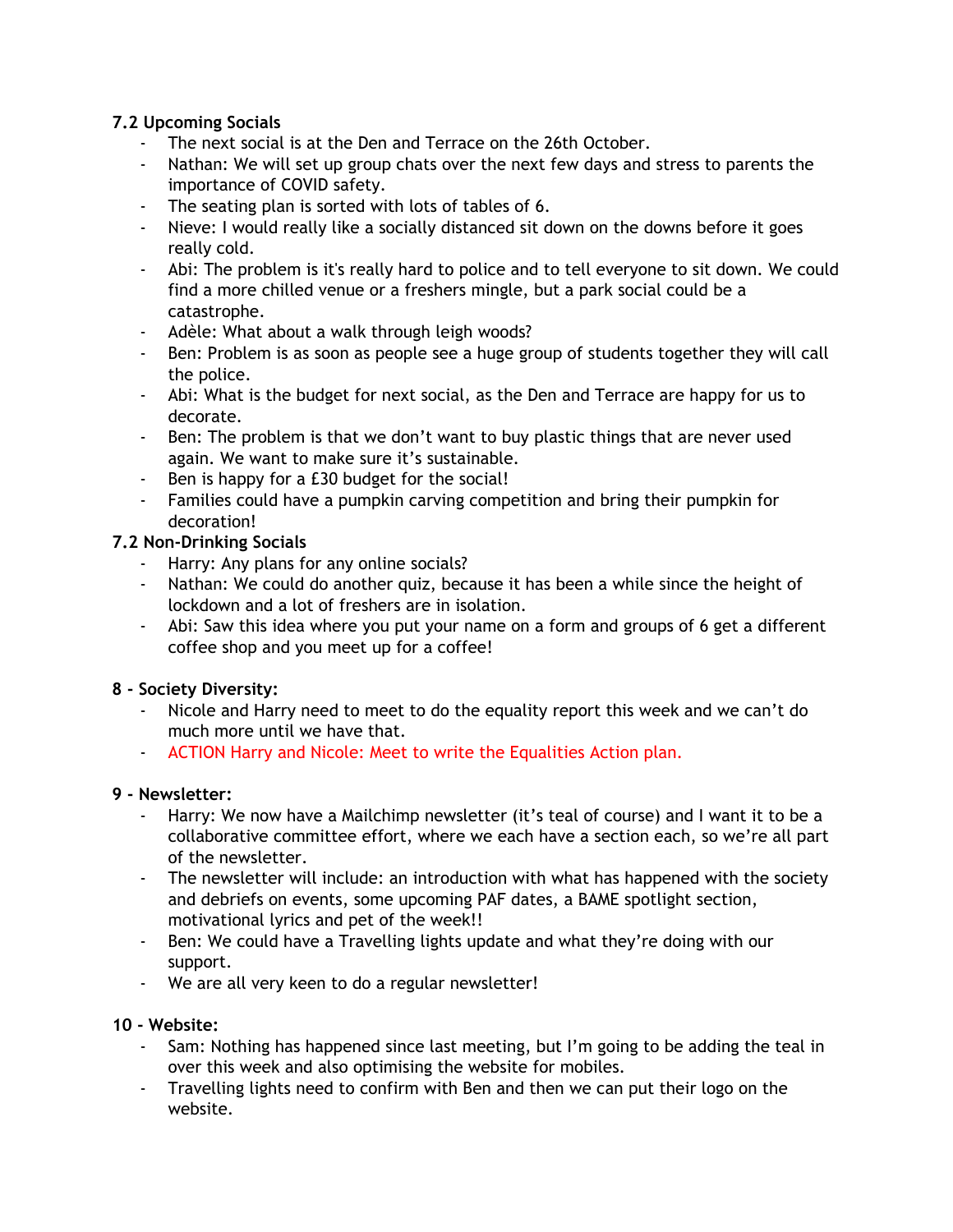- Sam: The next social part also needs to be swapped to the family social.
- Liam also wants to add a report from the last workshop with Merryl.

### **11 - TB1 Plans:**

- Harry: We are hoping to do in person things this term, we hopefully have regular room booking slots for every day of the week.
- The first cabaret of the term will be on the 6th and 7th November in the Winston and each piece will involve up to 3 or 4 people on stage.
- Each song will take 3/ 4 hours to rehearse.
- There are concerns that this slot may be the circuit breaker week, but hopefully not!
- Harry: We still need to find a venue for the Winter Cabaret, as the Improv Theatre was concerned about the number of student cases and recommended moving it to the Spring.
- Harry has enquired at several venues and they haven't got back to him yet, so Winter Cabaret is TBC at the moment.
- In that case, we can have a cabaret at the Improv in mid-February and hopefully also a Spring cabaret in early March.
- Showcase will then be at the end of March and then hopefully we can have a 48 hour in the first week back after Easter.
- In May there will be the IUMTF competition, another cabaret and the AGM (already!! :o)

### **12 - Showcase V:**

- Nieve and Harry have spoken with the MD's, the only issues there were on rehearsals.
- They are happy with the shows that have been picked!
- An information sheet has been sent to directors about costume, props and all the details needed for their pieces.
- Harry and Nieve are planning to meet with directors to make sure that their plans are realistic.
- Harry: The auditions may have to be after christmas now around the 30th-31st January. There's no ad hoc bookings so we can't do a weekend of auditions this term.
- Liam: Maybe it's better to have the auditions spread out over a week rather than a weekend chunk anyway.
- Ben: I think it's best to get the auditions out of the way before Christmas, so we don't have the same problem in January.
- Nieve: Everyone can get to know their cast and learn songs over Christmas before rehearsals start.
- Harry: We can see where the Winter cabaret falls and people can book slots to audition throughout a week.
- In regards to the dance audition, people will learn a video and we can do it in slots over a weekend.

# **13 - MTB Merch:**

### **13.1 Committee Merch**

- Ben: We could do a Shirt tales order this week, but at the moment there's not many events to wear it to, do we still want them?
- Committee is still happy to have committee t-shirts, as we can wear them to meetings/workshops.